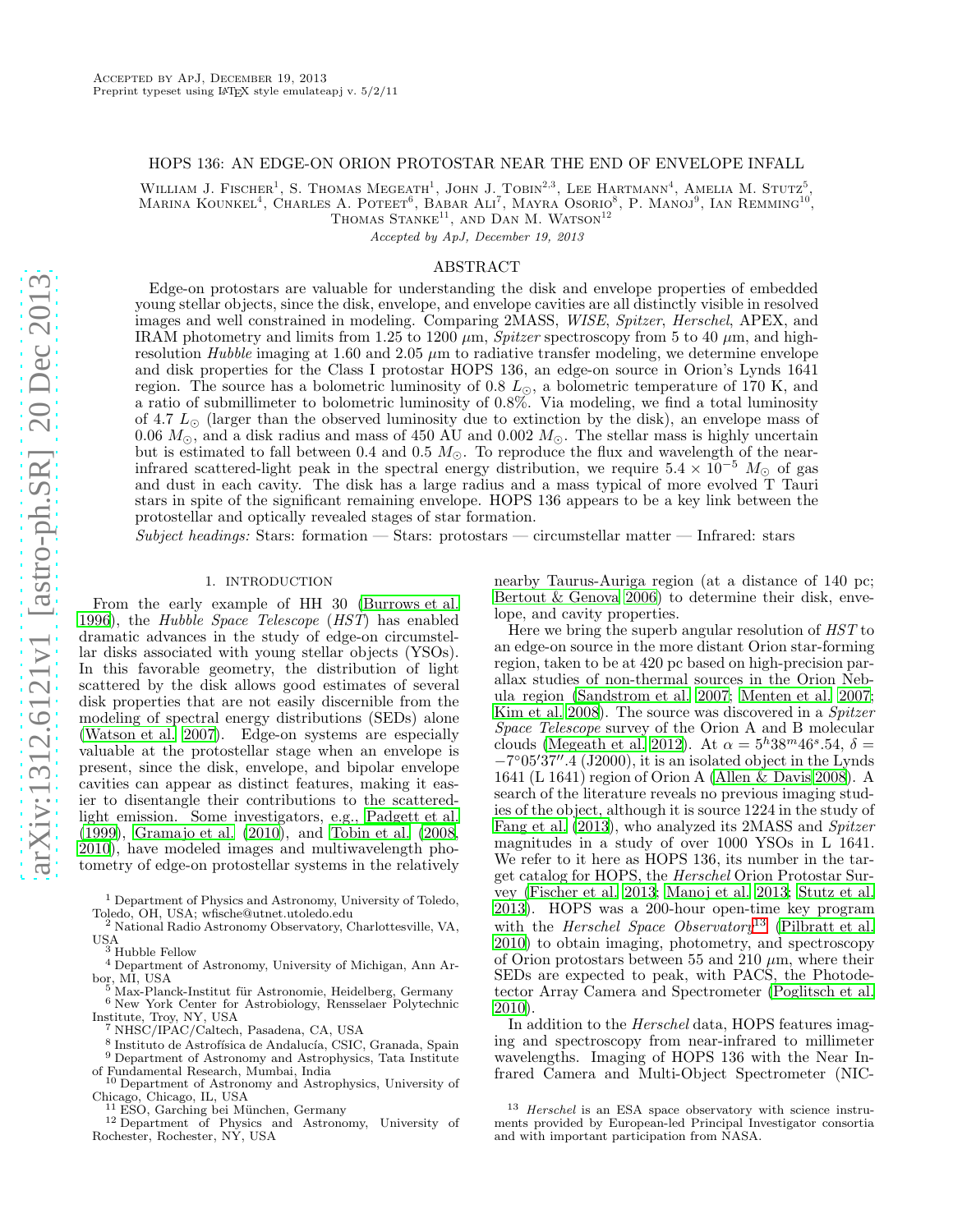MOS) on board HST revealed bipolar nebulosity divided by a dark lane, confirming its edge-on orientation. Here we model the 1.2  $\mu$ m to 1200  $\mu$ m SED and near-IR images of the source with the radiative transfer code of [Whitney et al. \(2003b\)](#page-11-12). Combined image and SED modeling breaks degeneracies common in the modeling of SEDs alone, in particular that a system with a tenuous envelope seen through an edge-on disk can have a similar SED to a system with a dense envelope seen closer to pole-on [\(Whitney et al. 2003a\)](#page-11-13) or to a transition disk with an inner hole [\(Ribas et al. 2013\)](#page-11-14). Based on our modeling, we find a low-mass protostellar envelope  $(0.06 M_{\odot})$ , a large, low-mass disk (radius 450 AU, mass 0.002  $M_{\odot}$ ), and a small amount of cavity material  $(5.4 \times 10^{-5} M_{\odot}$  per cavity) for the source.

The paper is organized as follows: Section 2 discusses the target selection and the acquisition of multiwavelength imaging, photometry, and spectra, Section 3 presents an initial characterization of the source, Section 4 describes the model and inferred disk, envelope, and cavity properties, Section 5 contains discussion, and Section 6, our conclusions.

#### 2. TARGET SELECTION AND OBSERVATIONS

In 2008 August and September, we acquired images of 72 objects in the HOPS catalog at 1.60 and 2.05  $\mu$ m with NICMOS. Extended nebulosity and previously unknown companions are frequently detected (M. Kounkel et al., in preparation). Five of the 72 sources have bipolar nebulosity divided by a dark lane, indicating an edgeon geometry. From among these, we chose HOPS 136 for detailed modeling due to the full availability of photometry from 1.2  $\mu$ m to 1200  $\mu$ m and its almost exactly edge-on orientation (Section 3). The combined 1.60  $\mu$ m and 2.05  $\mu$ m images of HOPS 136 appear in Figure [1.](#page-1-0) The full set of images from the NICMOS survey and its extension with Wide Field Camera 3 (WFC3) will be presented by J. Booker et al. in a future publication. Below, we provide details of the  $HST$  imaging, multiwavelength photometry, and Spitzer spectroscopy. Table [1](#page-2-0) contains the photometry for HOPS 136, and Figure [2](#page-2-1) shows its SED.

### 2.1. HST Imaging

We used NICMOS to map a field containing HOPS 136 on 2008 August 22. We used the NIC2 camera, which has  $256 \times 256$  pixels at  $0.075''$  on a side for a  $19.2''$  field of view, about 8000 AU at the distance of Orion. The spatial resolution is about 80 AU. The source was imaged with the F160W (1.60  $\mu$ m) and the F205W (2.05  $\mu$ m) filters. In addition to the pipeline processing, we subtracted a median-combined image of a blank field to remove a spatially variable glow from the detector and telescope as well as variable offsets among the four detector quadrants.

## 2.2. 2MASS, WISE, and Spitzer Photometry

We obtained photometry at  $J, H$ , and  $K_s$  from the Two Micron All Sky Survey (2MASS; [Skrutskie et al.](#page-11-15) [2006\)](#page-11-15), which observed HOPS 136 on 1998 March 30. The source is flagged as extended, so we report fluxes within a circular aperture of radius 5′′ as given in the extended source catalog. We also obtained photometry at 3.4, 4.6,



<span id="page-1-0"></span>Figure 1. Annotated two-color 1.60  $\mu$ m (cyan) and 2.05  $\mu$ m (red) NICMOS image of HOPS 136. Offsets are from the Spitzerdetermined J2000 position of the object  $(\alpha = 5^h38^m46^s.54, \delta =$  $-7^{\circ}05'37''.4$ ).

12, and 22  $\mu$ m from the *Wide-field Infrared Survey Ex*plorer (WISE; [Wright et al. 2010\)](#page-11-16), which observed the source on 2010 March  $9-10^{14}$  $9-10^{14}$  $9-10^{14}$ 

Photometry at 3.6, 4.5, 5.8, 8.0, and 24  $\mu$ m for HOPS 136 was obtained as part of a joint survey of the Orion A and B molecular clouds by the Infrared Array Camera (IRAC; [Fazio et al. 2004\)](#page-10-6) and Multiband Imaging Photometer (MIPS; [Rieke et al. 2004](#page-11-17)) on board Spitzer. A detailed accounting of the Spitzer observations, data reduction, and source extraction can be found in [Kryukova et al. \(2012](#page-11-18)) and [Megeath et al.](#page-11-7) [\(2012\)](#page-11-7); here we summarize the most important details.

The IRAC observations of L 1641 were taken as part of Guaranteed Time Observation program 43 and were obtained in two epochs, one on 2004 February 17–19 and the other on 2004 October 8 and 27. IRAC photometry was obtained at 3.6, 4.5, 5.8, and 8.0  $\mu$ m using an aperture of radius 2.4′′ with a sky annulus extending from 2.4′′ to 7.2′′ and corrected to infinity by dividing by aperture corrections: 0.824, 0.810, 0.725, and 0.631 in order of increasing wavelength. Photometric zero points and zero-magnitude fluxes for the IRAC bands can be found in [Megeath et al. \(2012](#page-11-7)) and [Reach et al. \(2005](#page-11-19)), respectively. The error estimate is dominated by calibration uncertainties, which we estimate to be 5% in all channels.

The MIPS observations of L 1641 were taken as part of Guaranteed Time Observation program 47 on 2005 April 2–3. MIPS photometry was obtained at 24  $\mu$ m by fitting a point-spread function [\(Kryukova et al. 2012](#page-11-18)). The error estimate is dominated by a 5% calibration uncertainty.

<span id="page-1-1"></span><sup>14</sup> Archival 2MASS and WISE photometry are available at <http://irsa.ipac.caltech.edu/>.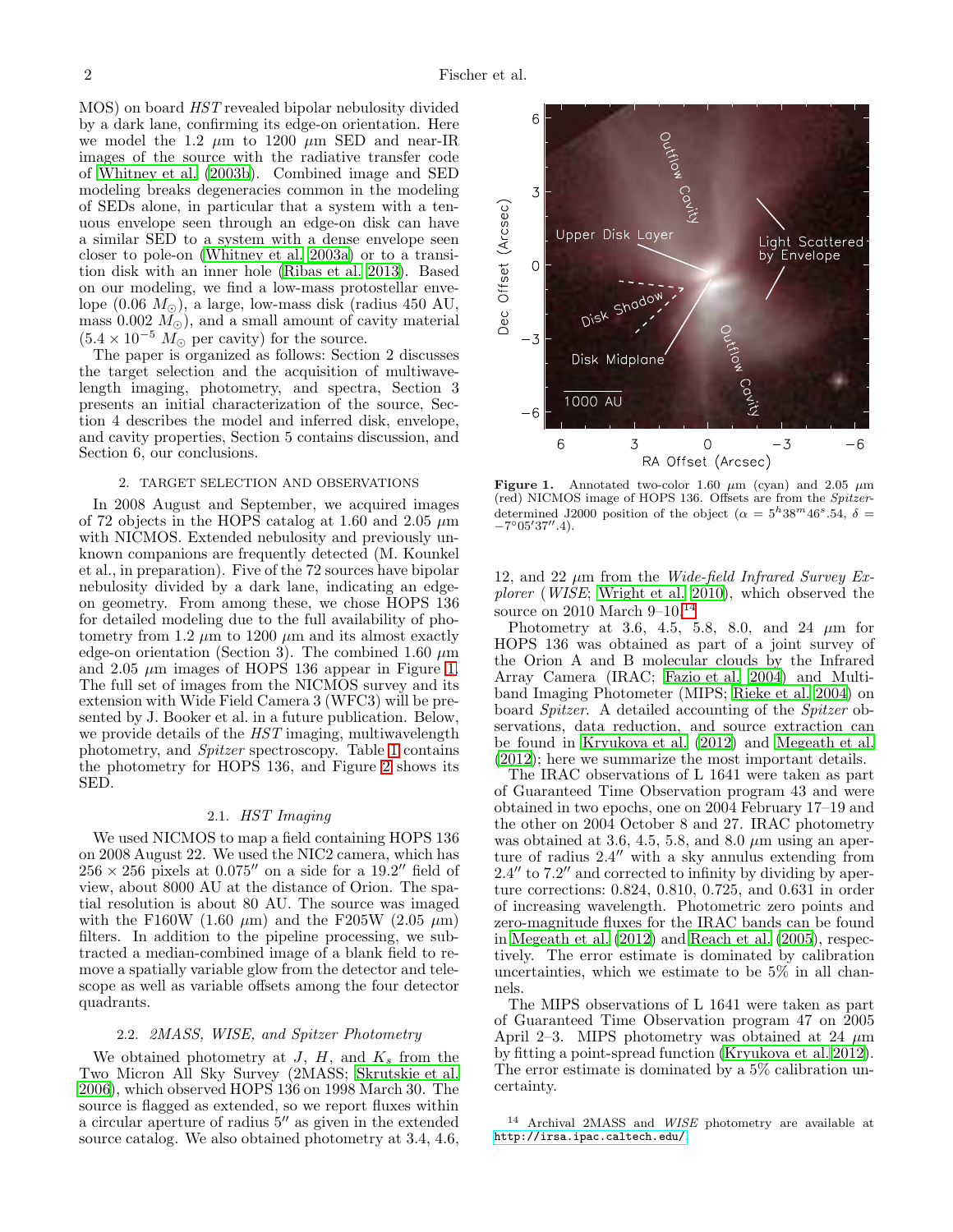Table 1 Photometry for HOPS 136

<span id="page-2-0"></span>

| $\lambda$ | $F_{\nu}$ | $\sigma F_{\nu}$ | Instrument  | Date               |
|-----------|-----------|------------------|-------------|--------------------|
| $(\mu m)$ | (mJy)     | (mJy)            |             |                    |
| $1.2\,$   | 0.872     | 0.152            | 2MASS       | 1998 Mar 30        |
| 1.7       | 4.37      | 0.221            | 2MASS       | 1998 Mar 30        |
| 2.2       | 9.23      | 0.281            | 2MASS       | 1998 Mar 30        |
| 3.4       | 8.90      | 0.246            | WISE        | $2010$ Mar $9-10$  |
| 3.6       | 8.83      | 0.443            | IRAC        | 2004 Feb 17-Oct 27 |
| 4.5       | 8.77      | 0.440            | IRAC        | 2004 Feb 17-Oct 27 |
| 4.6       | 10.9      | 0.270            | WISE        | $2010$ Mar $9-10$  |
| 5.8       | 7.16      | 0.361            | IRAC        | 2004 Feb 17-Oct 27 |
| 8.0       | 4.51      | 0.229            | IRAC        | 2004 Feb 17-Oct 27 |
| 12        | 4.20      | 0.259            | WISE        | $2010$ Mar $9-10$  |
| 22        | 59.9      | 3.20             | WISE        | $2010$ Mar $9-10$  |
| 24        | 64.6      | 3.33             | <b>MIPS</b> | 2005 Apr 2         |
| 70        | 1670      | 83.8             | PACS        | 2010 Sep 28        |
| 100       | 2030      | 108              | PACS        | 2011 Apr 11        |
| 160       | 2110      | 115              | PACS        | 2010 Sep 28        |
| 350       | 423       | 169              | SABOCA      | 2010 Aug 18        |
| 870       | 34.0      | 6.81             | LABOCA      | 2010 Oct 22        |
| 1200      | < 36      | .                | MAMBO       | 1999 Feb           |



Figure 2. Photometry and IRS spectrum of HOPS 136 with model fit. The triangle indicates an upper limit. The total model, discussed in Section 4, is shown as well as its decomposition into scattered-light and thermal components, which dominate the short and long wavelength peaks, respectively.

# <span id="page-2-1"></span>2.3. Herschel/PACS Photometry

With Herschel we observed a 5' square field centered on HOPS 136 on 2010 September 28 (observing day 502; observation IDs 1342205242 and 1342205243) in the 70  $\mu$ m and 160  $\mu$ m bands available with PACS, which have angular resolutions of 5.2′′ and 12′′, respectively. We observed our target field with homogeneous coverage using two orthogonal scanning directions and a scan speed of  $20''$  s<sup>-1</sup>. Each scan was repeated six times for a total observation time of 481 s per scan direction. For photometry, the Herschel data were processed with the highpass filtering method described by [Fischer et al. \(2010](#page-10-7)) and discussed in detail by [Popesso et al. \(2012\)](#page-11-20), using version 8.0, build 248 of HIPE, the Herschel Interactive Processing Environment [\(Ott 2010\)](#page-11-21).

HOPS 136 is unresolved at both PACS wavelengths. We obtained aperture photometry using a  $9.6''$  radius at 70  $\mu$ m and a 12.8" radius at 160  $\mu$ m with subtraction

of the median signal in a background annulus extending from the aperture limit to twice that value in both channels. The results were divided by measurements of the encircled energy fractions in these apertures provided by the photApertureCorrectionPointSource task in HIPE [\(Lutz 2012\)](#page-11-22), adjusted for the fact that our close-in sky subtraction removes  $3\% - 4\%$  of the flux in each pointspread function. These aperture corrections are 0.733 at 70  $\mu$ m and 0.660 at 160  $\mu$ m. The error estimate is dominated by calibration uncertainties [\(Balog et al. 2013](#page-10-8)), which we estimate to be 5% at both wavelengths.

To supplement the far-IR SED coverage, we also include a 100  $\mu$ m measurement from the *Herschel* Gould Belt Survey (André et al. 2010). From the *Herschel* Sci-ence Archive<sup>[15](#page-2-2)</sup>, we obtained two orthogonal scans of a region containing HOPS 136 (observation IDs 1342218553 and 1342218554), and we reduced them with the same high-pass filtering method we used for the 70 and 160  $\mu$ m data. We obtained aperture photometry for HOPS 136 using a 9.6′′ radius with subtraction of the median signal in a background annulus extending from  $9.6''$  to  $19.2''$ , the same as at 70  $\mu$ m, and we divided by an aperture correction of 0.694, again accounting for removal of some of the point-spread function by sky subtraction. We assume the same 5% error floor as for the other PACS bands.

# 2.4. (Sub)millimeter Photometry

In 2010, we observed HOPS 136 with APEX, the Atacama Pathfinder Experiment. We acquired a 350  $\mu$ m image on August 18 with SABOCA, the Submillimetre APEX Bolometer Camera [\(Siringo et al. 2010\)](#page-11-23), and we acquired an  $870 \mu m$  image on October 22 with LABOCA, the Large APEX Bolometer Camera [\(Siringo et al.](#page-11-24) [2009\)](#page-11-24). Details of the reduction and calibration can be found in [Fischer et al. \(2012\)](#page-10-10) and [Stutz et al. \(2013\)](#page-11-9), and the data will be discussed in more detail by T. Stanke et al. (in preparation). As in [Fischer et al. \(2012\)](#page-10-10), for photometry we report the flux densities without background subtraction in circular apertures of diameter equal to the FWHM of the instrument beam  $(7.3'' \text{ at } 350 \mu \text{m and } 19''$ at 870  $\mu$ m). The flux calibration is accurate to within 40% for SABOCA and 20% for LABOCA.

A dust continuum map of the HOPS 136 region at 1.2 mm was obtained in 1999 February with the 37 channel MAMBO bolometer array at the IRAM 30 m telescope. The data were reduced with standard procedures for bolometers as described in [Stanke & Williams \(2007](#page-11-25)). At this wavelength, HOPS 136 was undetected, and we present an upper limit.

# 2.5. Spitzer/IRS Spectroscopy

We observed HOPS 136 (target 8469384-7093; AOR key 20856320) on 2007 April 16 with the Spitzer Infrared Spectrograph (IRS; [Houck et al. 2004](#page-11-26)). The observations were made with the two low-spectral-resolution IRS modules (short-low from 5.2 to  $14.5 \mu m$  and long-low from 14.0 to 38.0  $\mu$ m;  $\lambda/\Delta\lambda = 60 - 120$  in staring mode. The spectrum was generated from the Spitzer Science Center (SSC) S18.7 pipeline basic calibrated data with the IRS instrument team's SMART software package

<span id="page-2-2"></span><sup>15</sup> The Herschel Science Archive can be accessed online at [http://herschel.esac.esa.int/Science\\_Archive.shtml](http://herschel.esac.esa.int/Science_Archive.shtml).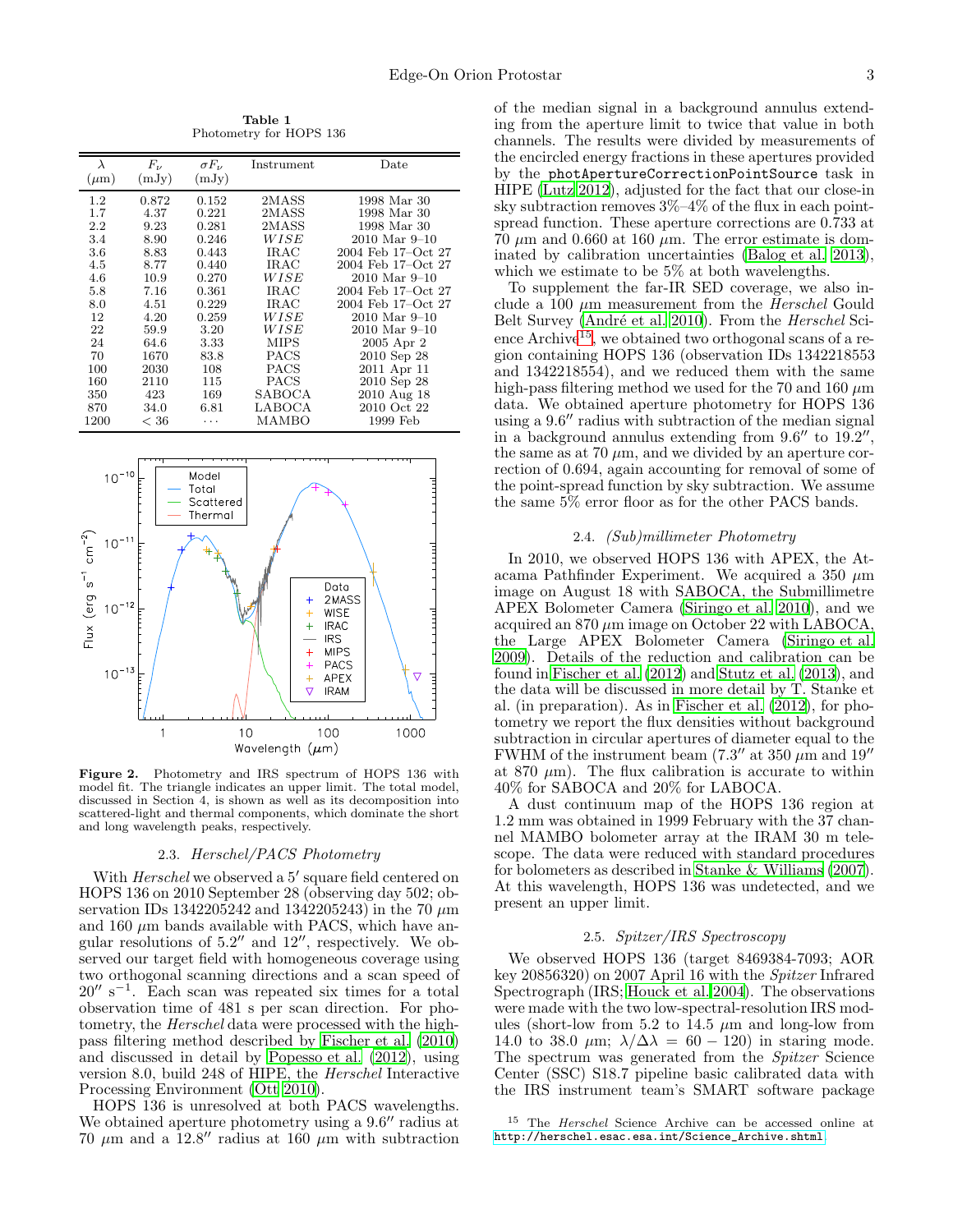[\(Higdon et al. 2004](#page-11-27)). To prepare the data for extraction, we first replaced the permanently bad and "rogue" pixels' flux values with those interpolated from neighboring functional pixels. For the short-low module and the first order of the long-low module, sky emission was removed by subtracting the extracted profiles of off-nod or off-order data. The sky emission in the second and third orders of the long-low module was removed by subtracting a degree-zero polynomial that was fit to the emission profiles.

The spectra were extracted with the advanced optimal extraction method (AdOpt; [Lebouteiller et al. 2010\)](#page-11-28). We then used AdOpt again to extract the spectra of three spectral calibrators: Markarian 231,  $\alpha$  Lac, and  $\xi$  Dra. Template spectra of these three calibrators were divided by their extracted spectra at the two nod positions to create relative spectral response functions (RSRFs). We then multiplied the extracted orders of HOPS 136 at both nod positions by the RSRFs. The resulting nod-position spectra were averaged to obtain the final spectrum, and the spectral uncertainties are estimated to be half the difference between the two independent spectra from each nod position.

### 3. SOURCE CHARACTERIZATION

<span id="page-3-0"></span>Here we present some initial characterization of HOPS 136 before applying radiative transfer modeling. Figure [1](#page-1-0) shows how the elements of a protostar except for the central source are all visible in scattered-light imaging of an edge-on system, with the dark disk midplane, bright upper disk layers, disk shadow, envelope, and cavities all denoted.

The near-IR morphology confirms an edge-on line of sight, and the brightness ratio of the two sides of the nebula is sensitive to the exact inclination [\(Watson et al.](#page-11-0) [2007\)](#page-11-0). To avoid complications from the complex envelope morphology, we measured the brightness in two boxes that allow a comparison of the upper and lower halves of the disk. The boxes have widths of 31 pixels (980 AU) and extend above or below the central dark lane with heights of 8 pixels (250 AU). The top box is 19% brighter than the bottom box at 1.60  $\mu$ m and 4% brighter than the bottom box at 2.05  $\mu$ m. In the model adopted below, a system even 1◦ from edge-on has 24% more flux in the upper box at 1.60  $\mu$ m and 22% more flux at  $2.05 \mu m$ . While inclination is not the only factor that influences the brightness ratio, this finding suggests that the inclination of HOPS 136 is greater than  $89^\circ$ . In the modeling below, we fix the inclination at 90◦ .

We treat the SED as static due to the lack of significant variability in mid-IR photometry and spectra acquired in 2004, 2005, 2007, and 2010. The bolometric luminosity and temperature derived from a protostellar SED characterize its evolutionary state [\(Myers & Ladd 1993\)](#page-11-29). For HOPS 136, the bolometric luminosity  $L_{\text{bol}}$ , found by trapezoidal integration of the SED and assuming a distance of 420 pc to the Orion region, is 0.83  $L_{\odot}$ . The bolometric temperature  $T_{\text{bol}}$ , the temperature of a blackbody with the same mean frequency as the SED, is 174 K. This places HOPS 136 squarely in the observational category Class I, with 70  $\dot{K} < T_{bol} < 650$  K [\(Chen et al.](#page-10-11) [1995\)](#page-10-11). Class I is believed to correspond, generally, to the evolutionary category Stage I [\(Dunham et al. 2013\)](#page-10-12), where the envelope material is in the process of falling onto a circumstellar disk but the stellar mass exceeds the remaining envelope mass. The ratio of submillimeter to bolometric luminosity,  $L_{\text{smm}}/L_{\text{bol}}$ , where the APEX data are used to calculate  $L_{\text{smm}}$ , is 0.8%. This is greater than the  $0.5\%$  upper limit for Class I sources (André et al. [1993\)](#page-10-13), implying a less evolved envelope, but in Section 5.3 we conclude that this is due to the edge-on inclination of the source rather than an atypically dense envelope for Stage I. (The 1.2 mm MAMBO limit was ignored in these calculations, but treating it otherwise affects the results at a level far below the quoted precision.)

Analyzing the slope of the SED over various wavelength intervals, where

$$
\alpha_{\lambda_1 - \lambda_2} = \log \left( \lambda_1 S_{\lambda_1} / \lambda_2 S_{\lambda_2} \right) / \log \left( \lambda_1 / \lambda_2 \right) \tag{1}
$$

and  $S_{\lambda_i}$  is defined as the flux density at wavelength  $\lambda_i$ , we find  $\alpha_{2.2-24} = -0.2$ , typical of the flat-SED sources [\(Greene et al. 1994\)](#page-11-30). These can be modeled as young stellar objects with envelopes [\(Calvet et al. 1994](#page-10-14)). [Fang et al. \(2013](#page-10-4)) drew the same conclusion about HOPS 136 (their object 1224) from  $\alpha_{3.6-24} = 0.05$ . In the system developed by [McClure et al. \(2010\)](#page-11-31) for IRS spectra,  $\alpha_{5-12} = -1.6$  and  $\alpha_{12-20} = 3.7$ , which would classify HOPS 136 as a transition disk, a post-protostellar object in which the protoplanetary disk has an inner hole. Due to the deep local minimum centered near 10  $\mu$ m but affecting fluxes across the Spitzer range, it is necessary to compare the near-infared to the far-infrared to find the rising SED typical of Class I sources. We find  $\alpha_{2,2-70} = 0.5$  for HOPS 136, consistent with its Class I status.

The source is in an isolated environment, with minimal nebular background and only three  $70 \mu m$  point sources, all at least ten times fainter, detected within  $5 \times 10^4$  projected AU. Further, HOPS 136 does not appear to be driving a jet. While the cavities visible in the NICMOS images suggest outflow at some level, there are no affiliated Herbig-Haro objects, there are no outflow lines in its Spitzer spectrum, and an outflow is only marginally detected in a CO  $3 \rightarrow 2$  map of this region (J. Di Francesco, priv. comm.). This source provides an opportunity to study the formation of an isolated protostar, allowing a comparison to standard models.

The NICMOS images do show a faint point source 6.6′′ (projected separation 2800 AU) to the southwest of the protostar (Fig. [1\)](#page-1-0). This source, undetected by 2MASS, has NICMOS magnitudes  $19.441 \pm 0.026$  in F160W and  $18.527 \pm 0.032$  in F205W. While this is likely a background star, if it is a physical companion, its magnitudes are consistent with those of an early L dwarf behind  $A_V \sim 5$  mag of extinction, according to the BT-Settl models for an age of 1 Myr [\(Allard et al. 2012\)](#page-10-15). The scattered-light nebulosity is less extended in this direction, raising the possibility that the faint source influences the morphology of the HOPS 136 envelope.

# 4. RADIATIVE TRANSFER MODELING

To gain a more precise understanding of the HOPS 136 envelope, disk, and central star, we used the Monte Carlo radiative transfer code of [Whitney et al. \(2003b](#page-11-12)) to fit the source SED and images. The code features a central star and flared disk, which emit photons that can then be scattered or absorbed and re-emitted by dust in either the disk or an envelope. The envelope density is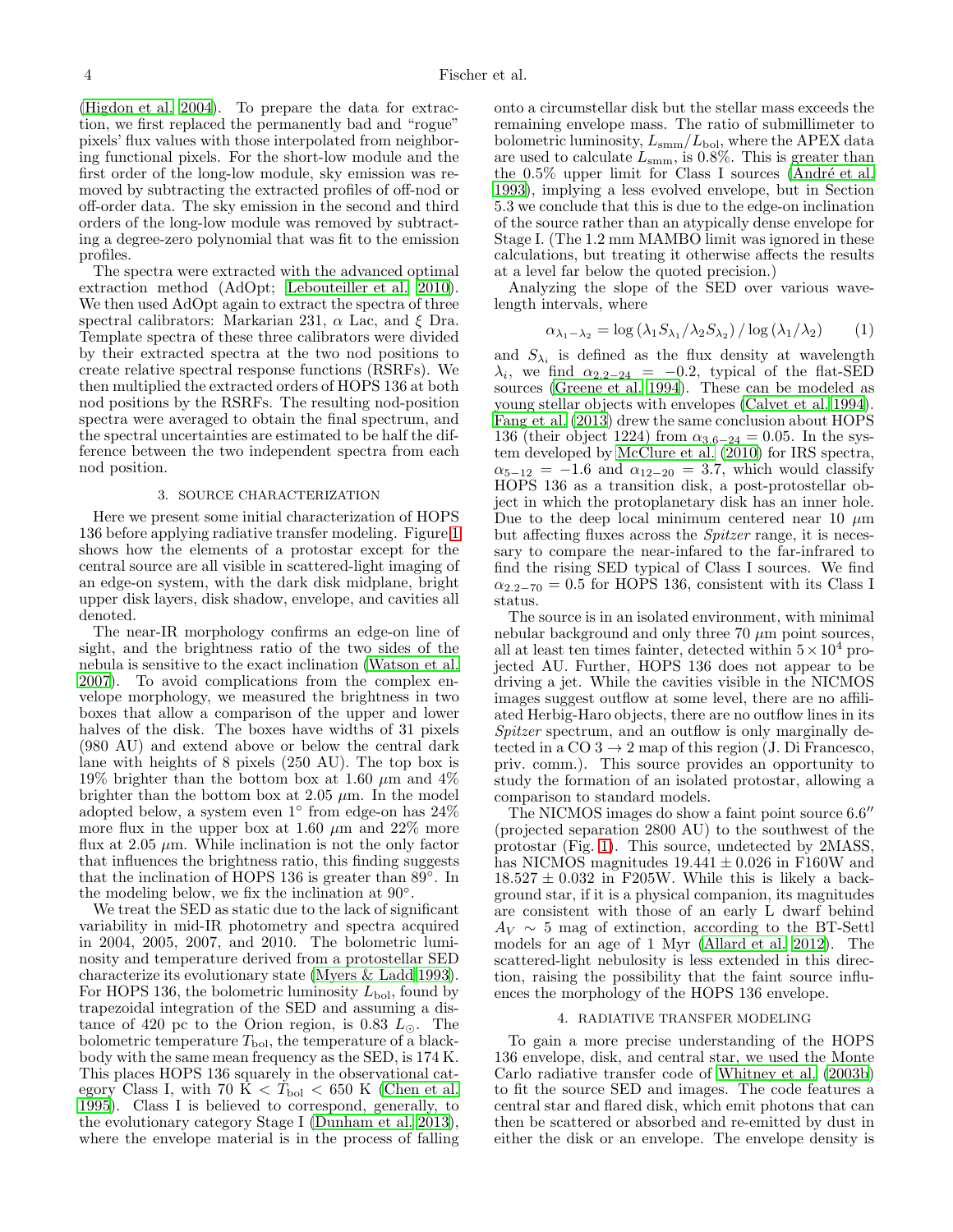defined by the rotating collapse solution of [Ulrich \(1976](#page-11-32)) plus a bipolar cavity that can contain dust and gas with a power-law density distribution.

We first attempted to fit the SED of HOPS 136 with the [Robitaille et al. \(2007\)](#page-11-33) online tool, which finds the best match to an input SED in a pre-computed grid of over 20,000 Whitney et al. models observed at 10 viewing angles [\(Robitaille et al. 2006\)](#page-11-34). Of the ten best-fit SEDs, three have viewing angles  $> 80^{\circ}$ , consistent with the edge-on morphology of the NICMOS images. These SEDs match the 1.2–1200  $\mu$ m photometry except for a mild underprediction of the flux near the 10  $\mu$ m minimum in the IRS spectrum. However, the near-IR peak in all of these models is due to direct stellar flux, not scattered light. In these models, the view toward the protostar skims the upper edge of the disk, allowing the near-IR flux of the central star to escape to the observer with little attenuation. Since the Robitaille grid does not include images, we generated our own with the parameters of the best-fit SEDs. These images contain a bright point source at the center of the system, not the dark dust lane observed toward HOPS 136. No model in the Robitaille grid fits both the SED and the image well.

For subsequent fitting, we used the version of the Whitney et al. code with release date 2008 April 7. For the disk, envelope, and cavity dust, we use a model from [Ormel \(2011\)](#page-11-35) for a 2:1 mixture of ice-coated silicates and bare graphite grains, where the depth of the ice coating is 10% of the particle radius. The particles are subjected to time-dependent coagulation; we choose a time of 0.3 Myr. The particle size distribution at this time ranges from  $a = 0.1$  to 3  $\mu$ m with the number at each size roughly proportional to  $a^{-2.3}$ . The opacity and scattering laws for the ensemble are density-weighted averages of laws for particles of different sizes. We assume a gasto-dust ratio of 100. The adopted model is shown in black in Fig. [3.](#page-4-0) We favor this model because it contains both scattering and absorption properties across the full range of wavelengths required by the radiative transfer code, its mid-IR properties resemble those determined by [McClure \(2009](#page-11-36)) for star-forming regions (blue curve in Fig. [3;](#page-4-0) this is also what we use to add foreground reddening to the model) and those used by [Tobin et al.](#page-11-2) [\(2008\)](#page-11-2) for modeling an edge-on protostar, and its midto-far-IR opacities resemble those of the frequently cited OH5 opacities [\(Ossenkopf & Henning 1994;](#page-11-37) red dashed curve in Fig. [3\)](#page-4-0).

The adjustable input parameters in the Whitney et al. code were initially set to those of the "Class I" model from [Whitney et al. \(2003a](#page-11-13)), which are typical values for low-mass protostars, and the inclination was set to 90◦ due to the morphology of the NICMOS images. This model yields a double-peaked SED, with a nearto-mid-infrared peak consisting of stellar and accretiongenerated photons that have been scattered by the disk and envelope and a far-infrared peak consisting of photons from the same initial sources that have been reprocessed to long wavelengths by cold disk and envelope dust. It also yields an image with two roughly parabolic nebulae separated by a dark lane.

The SED is most sensitive to the total luminosity  $L$ , which controls the overall flux in the SED, and the envelope density, parameterized here by the reference density  $\rho_1$ , the density at 1 AU in the limit of no rotation, which



<span id="page-4-0"></span>Figure 3. Dust properties. Black curves show the adopted model from [Ormel \(2011](#page-11-35)), with a dashed curve for absorption, a dotted curve for scattering, and a solid curve for their sum. For comparison, the dashed red curve shows the IR "OH5" opacity from [Ossenkopf & Henning \(1994\)](#page-11-37), and the solid blue curve shows the [McClure \(2009](#page-11-36)) mid-IR extinction for  $A_K < 1$ . [\(McClure](#page-11-36) tabulates  $A_{\lambda}/A_K$ ; for presentation, we scale this to match the [Ormel](#page-11-35) opacity at 5  $\mu$ m.)

controls the wavelength and flux of the far-infrared peak [\(Kenyon et al. 1993](#page-11-38)). These are not set explicitly in the Whitney et al. code but are functions of the infall and accretion rates and the stellar parameters.

The luminosity is the sum of the stellar luminosity  $L_*$ and the accretion luminosity  $L_{\text{acc}}$ , where  $L_* \propto R_*^2 T_*^4$ and  $L<sub>acc</sub>$  is a function of the stellar mass  $M_*$ , the stellar radius  $R_{\ast}$ , the inner radius of the dust disk  $R_{\min,disk}$ , the inner radius of the gas disk  $R_{\text{trunc}}$ , and the rate at which matter accretes from the disk onto the star  $\dot{M}_{\rm disk}.$ Since reprocessing by the disk and envelope erases the distinction between luminosity from the central source and luminosity due to accretion, we simplify the fitting by fixing the stellar luminosity at  $1 L_{\odot}$  and adjusting the total luminosity only via the disk-to-star accretion rate.

The envelope density is proportional to  $\dot{M}_{\rm env}$ , the rate at which matter falls from the envelope onto the disk. For the adopted density profile, [Kenyon et al. \(1993](#page-11-38)) showed that the reference density  $\rho_1$  can be written as

<span id="page-4-1"></span>
$$
\rho_1 = 7.5 \times 10^{-15} \left( \frac{\dot{M}_{\rm env}}{10^{-6} M_{\odot} \text{ yr}^{-1}} \right) \left( \frac{M_*}{0.5 M_{\odot}} \right)^{-1/2} \text{g cm}^{-3}.
$$
\n(2)

As the density increases, the far-IR flux first increases and then shifts to longer wavelengths. The first step in fitting was to coarsely adjust L and  $\rho_1$  to get an approximate match to the observed SED.

To fit the images, we compared the height and width of the contours at 1, 10, and 35% of the peak emission in the model to those in the observations. These contours track the width and depth of the dark lane, the extent of the adjacent bright concentrations of scattered light, and the morphology of the envelope structure on a scale of ∼ 1000 AU, respectively. Since our code is axisymmetric, we do not attempt to reproduce even fainter emission at larger scales, which is irregular in HOPS 136 and protostars in general [\(Tobin et al. 2010\)](#page-11-39).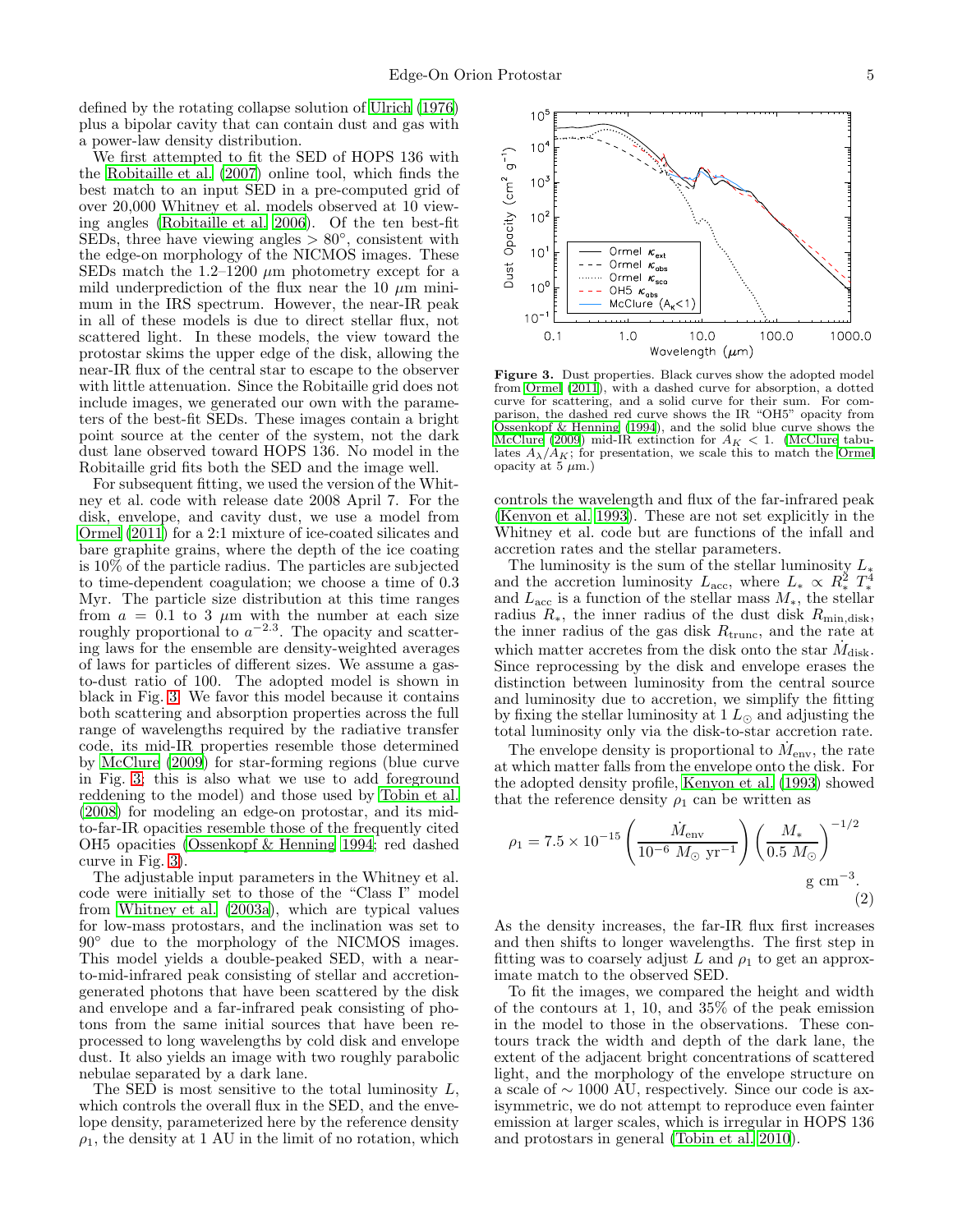

<span id="page-5-0"></span>Figure 4. Left: Two-color 1.60  $\mu$ m (cyan) and 2.05  $\mu$ m (red) NICMOS image of HOPS 136. Offsets are from its Spitzer-determined J2000 position  $(\alpha = 5^h38^m46^s.54, \delta = -7^\circ05'47''.46)$ . Right: Model image of HOPS 136 with the same color scheme. The model output is convolved with a gaussian beam of  $FWHM = 0.2''$  and then centered and rotated to match the orientation of the observed nebulosity.

After obtaining coarse fits to the SED and images by adjusting L and  $\rho_1$ , we built grids of models to cover small ranges of parameters around the coarsely determined values. We ranked the SED models with the R statistic [\(Fischer et al. 2012;](#page-10-10) E. Furlan et al., in preparation). This statistic measures the logarithmic deviation of the observed SED from the models in units of the fractional uncertainty, where

$$
R = \sum_{i=1}^{N} \left[ w_i \left[ \ln \left( F_{\lambda_i, \text{o}} / F_{\lambda_i, \text{m}} \right) \right] \right] / N. \tag{3}
$$

Here N is the number of data points,  $F_{\lambda_i,0}$  is the observed flux at each wavelength  $\lambda_i$ ,  $F_{\lambda_i,m}$  is the model flux at each wavelength  $\lambda_i$ , and  $w_i$  is the inverse of the approximate fractional uncertainty in each data point, taken to be 5% at wavelengths less than 350  $\mu$ m, 40% at 350  $\mu$ m, and 20% at 870  $\mu$ m. Models that violate the 1200  $\mu$ m upper limit were discarded. Each model can be shifted slightly in luminosity and modified with foreground reddening under the law of [McClure \(2009\)](#page-11-36) to improve the fit (Section 4.1). The models with  $R \leq 4$  are qualitatively good fits, and we chose the one in this range that provides the best match to the image contours; it has  $R = 3.31$ .

We compare the preferred model SED to the photometry and spectrum in Figure [2,](#page-2-1) and we compare the model images to the NICMOS images in Figure [4.](#page-5-0) To get adequate signal in the image and the millimeter-wavelength portion of the SED,  $8 \times 10^7$  photons were run through the Monte Carlo code. The code generates output for multiple apertures; the plotted SED shows the result from the 5′′ aperture in the 2MASS regime and the 20′′ aperture (which captures the entire simulation box) at longer wavelengths, with an interpolation scheme to bridge the change of aperture. Counting all the flux in the simulation box is a good approximation to the observed non-2MASS fluxes, which are either measured in small apertures and corrected to a total flux via aperture corrections or determined by fitting a point-spread function.

We present the well constrained parameters of the adopted model and their uncertainties in Table [2.](#page-6-0) For reproducibility, we include a comprehensive list of other input parameters in Table [3.](#page-6-1) Both tables include italicized quantities of interest that are not directly specified but are instead derived from the input parameters, such as the total luminosity of the system. Finally, the density and temperature distributions for the adopted model are presented in Figures [5](#page-7-0) and [6.](#page-7-1) In the following subsections, we discuss the well constrained parameters.

#### 4.1. Luminosity and Foreground Extinction

The overall system properties that are well constrained are the inclination, the luminosity, and the amount of foreground extinction. As discussed in Section [3,](#page-3-0) the inclination appears to be nearly edge-on,  $90 \pm 1^{\circ}$ .

For an edge-on protostar, the intrinsic luminosity is generally larger than the observed luminosity due to extinction by the disk and by foreground dust. In contrast to the observed luminosity of 0.8  $L_{\odot}$ , the best-fit model has an intrinsic luminosity near 5  $L_{\odot}$  when all viewing angles are accounted for. To optimize the luminosity and extinction, we assume that for small differences in luminosity, SEDs differ by only a multiplicative constant. This is reasonable given the finding of [Kenyon et al. \(1993](#page-11-38)) that the wavelength of the peak flux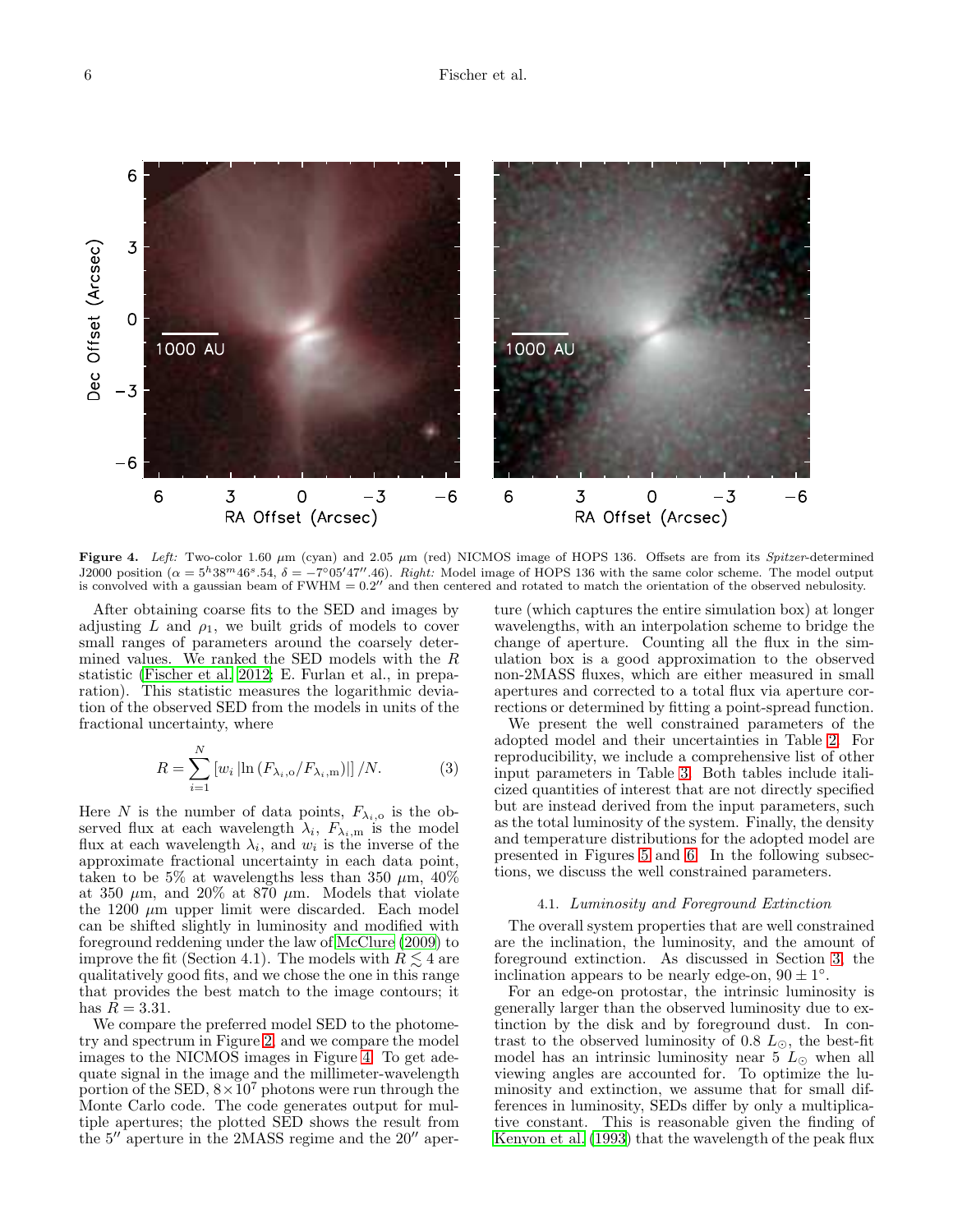## Edge-On Orion Protostar 7

Table 2 Well Constrained Properties of the Best-Fit Model

<span id="page-6-0"></span>

| Property                            | Description                                               | Value                           |
|-------------------------------------|-----------------------------------------------------------|---------------------------------|
| $M_{\rm disk}~(M_{\odot})$          | Disk mass                                                 | $(2 \pm 0.5) \times 10^{-3}$    |
| $h_{100}$ (AU)                      | Disk scale height at 100 AU                               | $12 \pm 2$                      |
| $R_{\text{max,disk}}$ (AU)          | Outer disk radius                                         | $450 \pm 25$                    |
| $\rho_1$ (g cm <sup>-3</sup> )      | $Envelope$ density at 1 AU in the limit of no rotation    | $(4.5 \pm 0.5) \times 10^{-15}$ |
| $\rho_{1000}$ (g cm <sup>-3</sup> ) | $Envelope$ density at 1000 AU in the limit of no rotation | $(1.4 \pm 0.2) \times 10^{-19}$ |
| $M_{\rm env}~(M_{\odot})$           | Envelope mass inside 10,000 AU radius                     | $0.060 \pm 0.005$               |
| $\theta_{\rm cav}$ (°)              | Cavity opening angle                                      | $10 \pm 2$                      |
| $\gamma_{\rm cav}$                  | Cavity opening exponent                                   | $2\pm0.5$                       |
| $M_{\rm cav}~(M_{\odot})$           | Mass in each cavity                                       | $(5.4 \pm 0.8) \times 10^{-5}$  |
| $L(L_{\odot})$                      | <i>System luminosity</i>                                  | $4.7 \pm 0.1$                   |
| $i\ (^\circ)$                       | Inclination angle                                         | $90 \pm 1$                      |
| $A_K$ (mag)                         | Foreground extinction at $K$                              | $0.55 \pm 0.02$                 |

<span id="page-6-1"></span>Note. — Italicized properties are derived from the input parameters rather than specified directly.

Table 3 Other Input Parameters of the Best-Fit Model

| Property                                       | Description                                                                     | Value                 |
|------------------------------------------------|---------------------------------------------------------------------------------|-----------------------|
| $R_{*}$ $(R_{\odot})$                          | Stellar radius                                                                  | 2.09                  |
| $T_{*}$ (K)                                    | Stellar temperature                                                             | 4000                  |
| $M_* (M_{\odot})$                              | Stellar mass                                                                    | 0.5                   |
| $R_{\text{min,disk}}(R_*)$                     | $Inner$ dust disk radius $=$ dust sublimation radius                            | 14.8                  |
| $h_0(R_*)$                                     | Disk scale height at $R_*$ (disk does not actually extend to $R_*$ )            | 0.02                  |
| $\alpha$                                       | Disk radial density exponent                                                    | $-2.20$               |
| β                                              | Disk scale height exponent                                                      | 1.20                  |
| $M_{\rm disk}$ $(M_{\odot}$ yr <sup>-1</sup> ) | Disk accretion rate                                                             | $6.7 \times 10^{-7}$  |
| $R_{\text{trunc}}\left(R_{*}\right)$           | Inner gas disk radius                                                           | 3.0                   |
| $f_{\rm spot}$                                 | Fractional area of accretion hot spots                                          | 0.01                  |
| $R_{\text{min,env}}(R_*)$                      | $Inner\,\,envelope\,\,radius = dust\,\,sublimation\,\,radius$                   | 14.8                  |
| $R_C$ (AU)                                     | Envelope centrifugal radius                                                     | 450                   |
| $R_{\text{max,env}}$ (AU)                      | Outer envelope radius                                                           | 10,000                |
| $M_{\rm env}$ $(M_{\odot}$ yr <sup>-1</sup> )  | Envelope infall rate                                                            | $6.0 \times 10^{-7}$  |
| $\eta_{\rm cav}$                               | Cavity density exponent                                                         | $-1.5$                |
| $\rho_{0,\text{cav}}$ (g cm <sup>-3</sup> )    | Density of cavity at $R_*$ (cavity material does not actually extend to $R_*$ ) | $2.0 \times 10^{-13}$ |
| $z_{0,\text{cav}}$ (AU)                        | Offset of cavity base from midplane                                             |                       |
| $\rho_{\rm amb}$ (g cm <sup>-3</sup> )         | Ambient density                                                                 | $\Omega$              |

Note. — These properties are tabulated for reproducibility and do not, by themselves, have a significant effect on the SED and image, although they may appear in the derivation of italicized properties in Table [2](#page-6-0) that are well constrained. Italicized properties are derived from the input parameters rather than specified directly.

from an optically thick envelope scales as the luminosity to only the  $-1/12$  power. We then write the observed SED  $O_{\lambda}$  as

$$
O_{\lambda} = \ell M_{\lambda} 10^{-0.4A_{\lambda}}
$$
  
=  $\ell M_{\lambda} 10^{-0.4A_{K}k_{\lambda}}$ , (4)

where  $M_{\lambda}$  is a model SED,  $\ell$  is a small multiplicative constant that allows the luminosity to differ slightly from that of the best-fit model,  $A_{\lambda}$  is the foreground extinction in magnitudes as a function of wavelength,  $A_K$  is the extinction in the K band, and the extinction law is  $k_{\lambda} =$  $A_{\lambda}/A_K$ . We use the extinction law of [McClure \(2009\)](#page-11-36), plotted in Figure [3.](#page-4-0) Rearranging terms,

$$
2.5 \log (M_{\lambda}/O_{\lambda}) = A_K k_{\lambda} - 2.5 \log \ell.
$$
 (5)

This equation is linear in  $k_{\lambda}$ . The plot of 2.5 log  $(M_{\lambda}/O_{\lambda})$ versus  $k_{\lambda}$  can then be fit with a line having slope  $A_K$  and intercept  $-2.5 \log \ell$ . Following this procedure, we find a luminosity  $4.7 \pm 0.1$   $L_{\odot}$  for the system and a foreground extinction of  $A_K = 0.55 \pm 0.02$  mag.

## 4.2. Disk Properties

According to [Watson et al. \(2007\)](#page-11-0), the properties of an edge-on disk best constrained by modeling are the mass-opacity product of the disk and the effective scale height of dust in the outer disk. The mass-opacity product is constrained rather than the mass alone, since the mass density and the opacity per unit mass appear as a product in the scattering equations. We quote a disk mass of  $(2 \pm 0.5) \times 10^{-3}$   $M_{\odot}$  for HOPS 136 with the understanding that it can be compared most directly to modeling done with similar opacity laws; we have chosen dust properties similar to widely used tabulations. With a larger disk mass, the central lane in the image is too dark, as measured by the separation of the contours at  $35\%$  of maximum brightness, and the 10  $\mu$ m minimum in the SED is too deep. The opposite problems arise for smaller disk masses.

The scale height at large radius controls the morphology of the bright nebulae just above and below the dark lane, which we track with the image contours at 10% of maximum flux. We quote a scale height at 100 AU of  $12 \pm 2$  AU. A larger scale height makes the  $10\%$  con-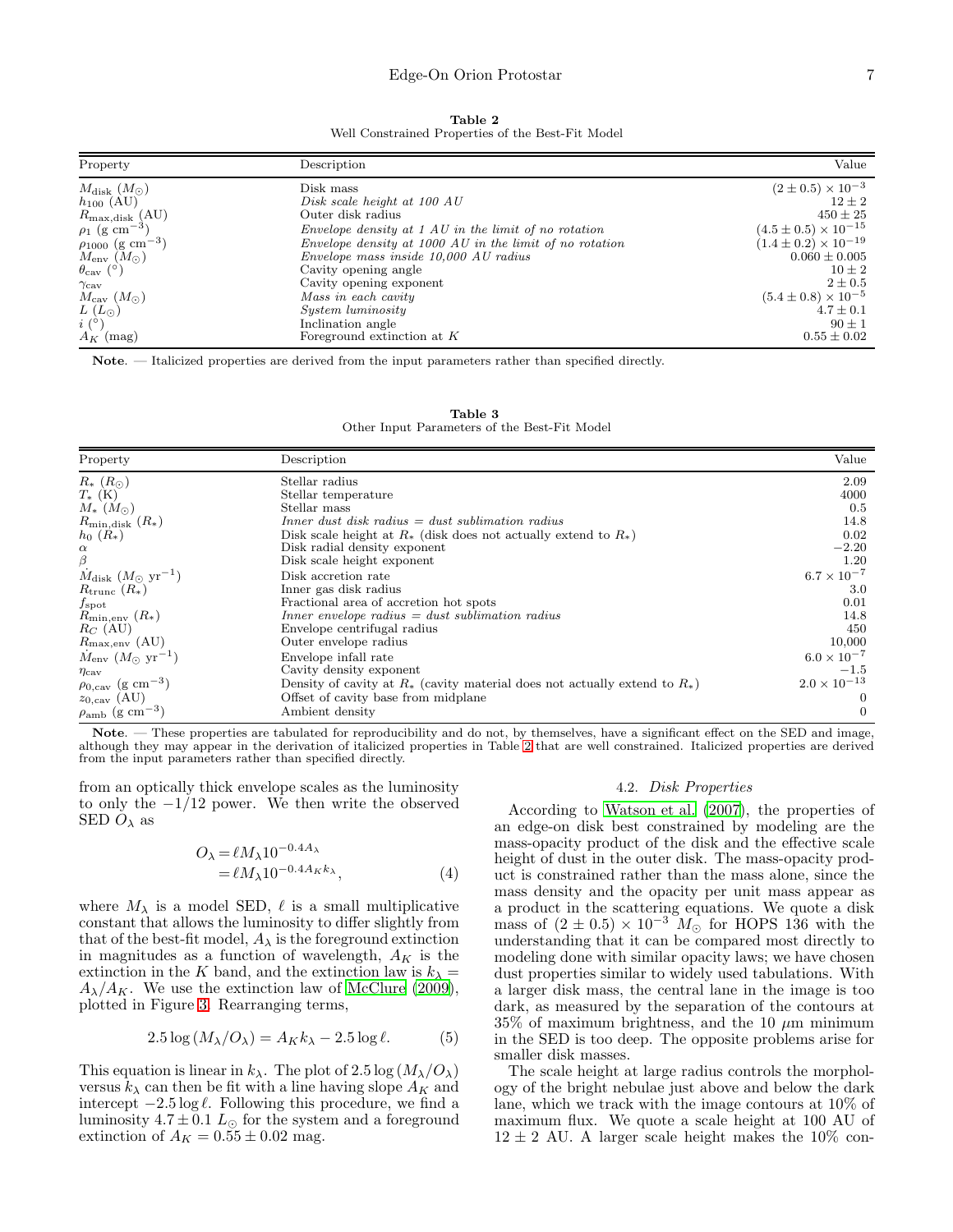



<span id="page-7-0"></span>**Figure 5.** Density distribution for the adopted model. From left to right, panels are scaled to emphasize the envelope, disk, and inner region. Contours are at  $10^{-21}$ ,  $5 \times 10^{-20}$ ,  $10^{-18}$ ,  $5 \times 10^{-17}$ , and  $10^{-15}$ 



<span id="page-7-1"></span>Figure 6. Temperature distribution for the adopted model. From left to right, panels are scaled to emphasize the envelope, disk, and inner region. Contours are at 10, 20, 30, 50, 100, and 200 K.

tours too high and the dark lane too wide; the opposite problems arise for a smaller scale height.

[Watson et al. \(2007](#page-11-0)) caution that the radius corresponding to the edge of the scattered light from the disk is merely a lower limit to the disk radius. From this approach, we find a disk radius of  $450 \pm 25$  AU. While this may be a lower limit, we note that it is already larger than most known protostellar disks. We discuss this in further detail in Section [5.2.](#page-9-0)

## 4.3. Envelope Properties

As discussed above, the SED and images respond to the overall envelope density, which can be quantified in various ways. We quote a reference density (Eqn. [2\)](#page-4-1) of  $\rho_1 = (4.5 \pm 0.5) \times 10^{-15}$  g cm<sup>-3</sup> for comparison with literature studies but note that densities as large as  $\rho_1$ do not actually occur anywhere in the envelope. To give a

sense of a typical envelope density,  $\rho_{1000} = \rho_1 \times 1000^{-1.5}$ , the density at 1000 AU in the limit of no rotation (E. Furlan et al., in preparation), is  $(1.4\pm0.2)\times10^{-19}$  g cm<sup>-3</sup> for HOPS 136. Larger envelope densities are ruled out because they yield a far-IR SED peak that is too red and near-IR images in which too little scattered light escapes the envelope. Smaller envelope densities are ruled out because they yield a far-IR SED peak that is too weak and near-IR images in which the contours of the scattered light at 1% of maximum emission are too concentrated toward the disk.

We assume the centrifugal radius  $R_C$ , where the dependence of the density on the stellocentric radius  $r$  transitions from  $r^{-0.5}$  when  $r \ll R_C$  to  $r^{-1.5}$  when  $r \gg R_C$ , is the same as the disk outer radius.

Given the [Ulrich \(1976](#page-11-32)) density law, our best-fit envelope falls to a density typical of the larger molecular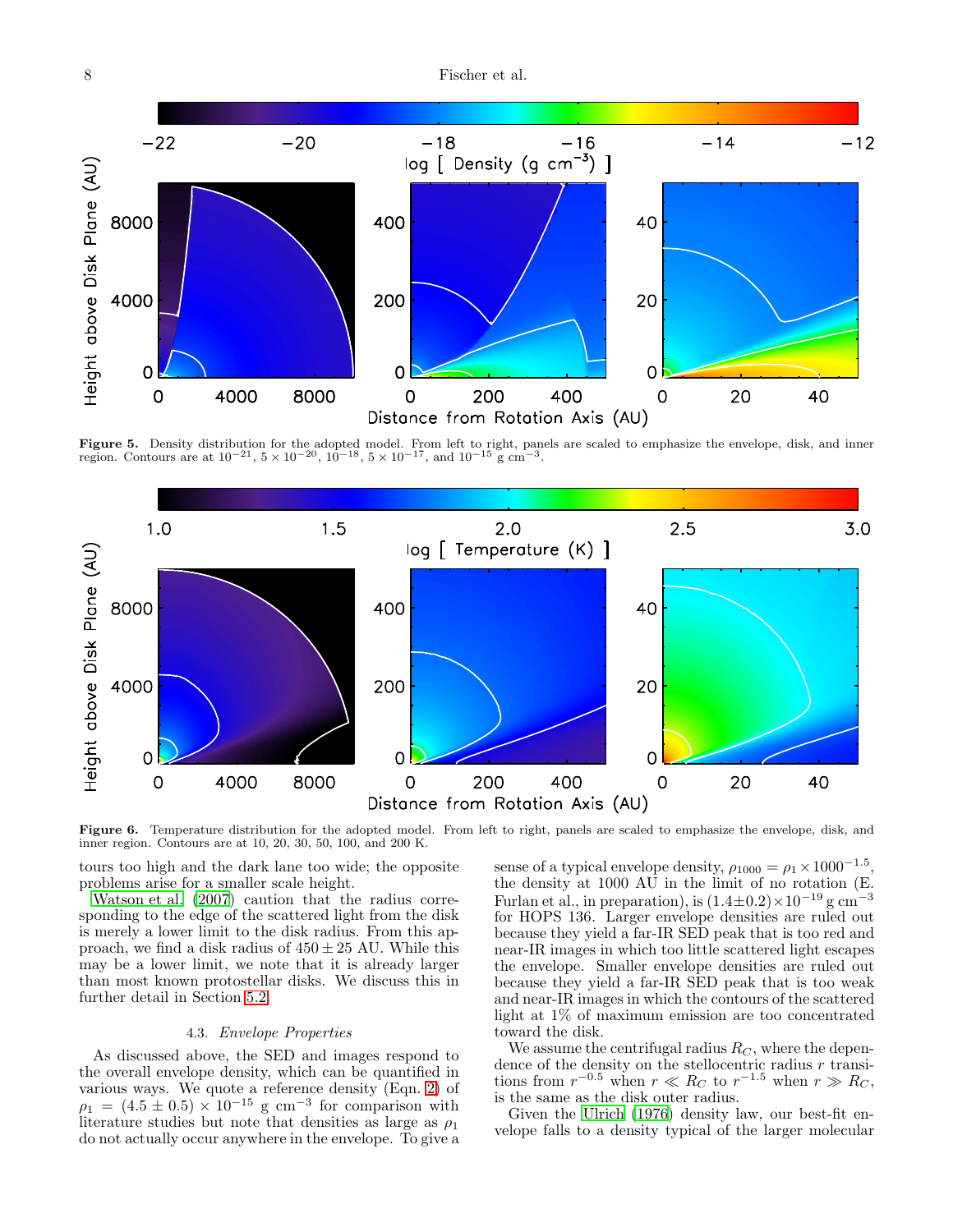cloud,  $\sim 10^3$  molecules cm<sup>-3</sup>, at  $\sim 10,000$  AU. We adopt this as the outer radius of the envelope. Accounting for the reference envelope density  $\rho_1$ , the centrifugal radius  $R_C$ , and the cavity parameters described below, we calculate an envelope mass inside a 10,000 AU radius of  $0.060 \pm 0.005$   $M_{\odot}$ .

### 4.4. Cavity Properties

In Figure [1,](#page-1-0) the northern cavity is better defined than the southern one. We measured the apparent (half) opening angle of the cavity at 2000 AU above the dark lane to be 21°. The cavity shape near its base is curved, suggestive of a parabola. A parabolic cavity with an opening angle of 21◦ at 2000 AU corresponds to a 10◦ opening angle at the 10,000 AU envelope radius. We thus quote an opening angle of  $10 \pm 2^{\circ}$  for the cavity and an opening exponent of  $2 \pm 0.5$ .

An unusual aspect of the HOPS 136 SED (Fig. [2\)](#page-2-1) is the redness of the short-wavelength peak (near  $2.2 \mu m$ ) and the relatively small ratio of the long-wavelength peak to the short-wavelength peak, 5.5 in  $\lambda S_{\lambda}$  space. For comparison, in the SED generated by adopting the reference Class I parameters from [Whitney et al. \(2003a](#page-11-13)) and using the dust opacities described above, the shortwavelength peak is at only 1.7  $\mu$ m and the ratio of the long-wavelength peak flux to the short-wavelength peak flux is 15. These unusual characteristics of the HOPS 136 SED can be replicated by adding material to the envelope cavities. This is parameterized by setting the density at  $R_*$  to  $2.0 \times 10^{-13}$  g cm<sup>-3</sup>, diminishing with radius to the −1.5 power. In the model, no dust exists inside the sublimation radius (14.8  $R_*$ ), so the largest density encountered in the cavity is  $(3.3 \pm 0.5) \times 10^{-15}$  g cm<sup>-3</sup>. The total mass in each cavity is  $(5.4 \pm 0.8) \times 10^{-5}$   $M_{\odot}$ , and the optical depth at  $2.2 \mu m$  through the cavity along the polar axis is  $\tau_{2,2} = 0.38 \pm 0.06$ . Along the cavity wall, the cavity is always much less dense than the adjacent disk or envelope, consistent with cavity dust of a reasonably low mass and density. This cavity dust shifts the near-IR peak to the requisite longer wavelength and larger relative flux.

#### 5. DISCUSSION

Working from the center of the system outward, we discuss the central star, the disk, and the envelope and cavity of HOPS 136.

# 5.1. Estimating the Central Source Mass

Without a measurement of Keplerian rotation, the properties of the central source are uncertain in a protostellar system. The weak flux in the optical and near-IR and the veiling of photospheric lines in these regions by accretion processes prevent spectral typing. SED modeling alone is not useful, as one cannot distinguish between the intrinsic luminosity of the central star and the luminosity due to accretion, and, in our adopted model for the envelope density, the envelope infall rate and the mass of the star are degenerate.

Nonetheless, we can combine the results of SED fitting with envelope and stellar evolution models to estimate a plausible mass for the central source. Averaged over a long period, the envelope infall rate for HOPS 136 is unlikely to be greater than  $6 \times 10^{-7}$   $M_{\odot}$  yr<sup>-1</sup>, as this

would deplete the modeled envelope mass of 0.06  $M_{\odot}$  in less than  $10^5$  yr. The current disk accretion rate is also unlikely to be significantly larger than this, as HOPS 136 shows no evidence of the well studied accretion outbursts in young stellar objects (e.g., [Reipurth & Aspin 2010](#page-11-40)).

First, the estimated maximum envelope infall rate and modeled envelope density place a rough upper limit on the mass of the central object. Equation [2](#page-4-1) shows that, for a known envelope density, the envelope infall rate scales as the square root of the central mass. An overly massive central star would cause the envelope to fall in implausibly quickly. Substituting our finding of  $\rho_1$  =  $4.5 \times 10^{-15}$  g cm<sup>-3</sup> and our estimate of  $\dot{M}_{\rm env} \le 6 \times 10^{-7}$  $M_{\odot}$  yr<sup>-1</sup> into Equation [2,](#page-4-1) we find  $M_{*} \leq 0.5$   $M_{\odot}$ . The total modeled luminosity of 4.7  $L_{\odot}$  is also indicative of a low-mass star.

Second, the estimated maximum disk accretion rate and total modeled luminosity place a rough lower limit on the mass of the central object. The total modeled luminosity is the sum of stellar luminosity  $L_{*}$  (due to contraction toward the main sequence) and accretion luminosity  $L_{\text{acc}}$ . (This neglects luminosity due to external heating, but this is expected to be insignificant in an isolated source such as HOPS 136.) Essentially, our estimate of a low disk accretion rate suggests a relatively small accretion luminosity and a relatively large stellar luminosity, ruling out the least massive stars.

The total luminosity is

$$
L = L_* + L_{\text{acc}} = L_* + \epsilon \ G M_* \dot{M}_{\text{disk}} / R_*, \tag{6}
$$

where  $\epsilon$  is the fraction of the potential energy that is radiated away, and G is the gravitational constant. In accreting young stars,  $\epsilon$  is commonly assumed to be 0.8 due to the truncation of the accretion disk at a few stellar radii by the stellar magnetic field [\(Gullbring et al. 1998](#page-11-41)), a value we adopt here. Rearranging and substituting,

$$
\dot{M}_{\text{disk}} = 3.2 \times 10^{-8} \left( \frac{R_{*}/R_{\odot}}{M_{*}/M_{\odot}} \right) \left( \frac{L - L_{*}}{L_{\odot}} \right) \left( \frac{1}{\epsilon} \right) M_{\odot} \text{ yr}^{-1} \\
\leq 6 \times 10^{-7} M_{\odot} \text{ yr}^{-1}.\n\tag{7}
$$

Further rearranging terms, replacing L and  $\epsilon$  with our favored values, and using solar units, we find

$$
\frac{M_*}{R_*} + 0.067 \ L_* \ge 0.31. \tag{8}
$$

This condition can be compared to models of pre-mainsequence stars, since the small remaining envelope mass suggests the main accretion phase is over. Although the model age to assign to HOPS 136 is a source of ambiguity, inspection of the [Siess et al. \(2000](#page-11-42)) models for small ages reveals that the left-hand side of this condition generally increases with  $M_*$ , exceeding the right-hand side at about 0.4  $M_{\odot}$  for a model age of  $10^4$  yr after the end of the main accretion phase. We thus adopt a lower stellar mass limit of  $\sim 0.4 M_{\odot}$ . With the upper limit of 0.5  $M_{\odot}$ from Equation [2,](#page-4-1) we estimate that HOPS 136 contains a star of  $\sim 0.4 - 0.5$   $M_{\odot}$ . This is typical of low-mass protostars but substantially in excess of the 0.06  $M_{\odot}$  remaining in the envelope.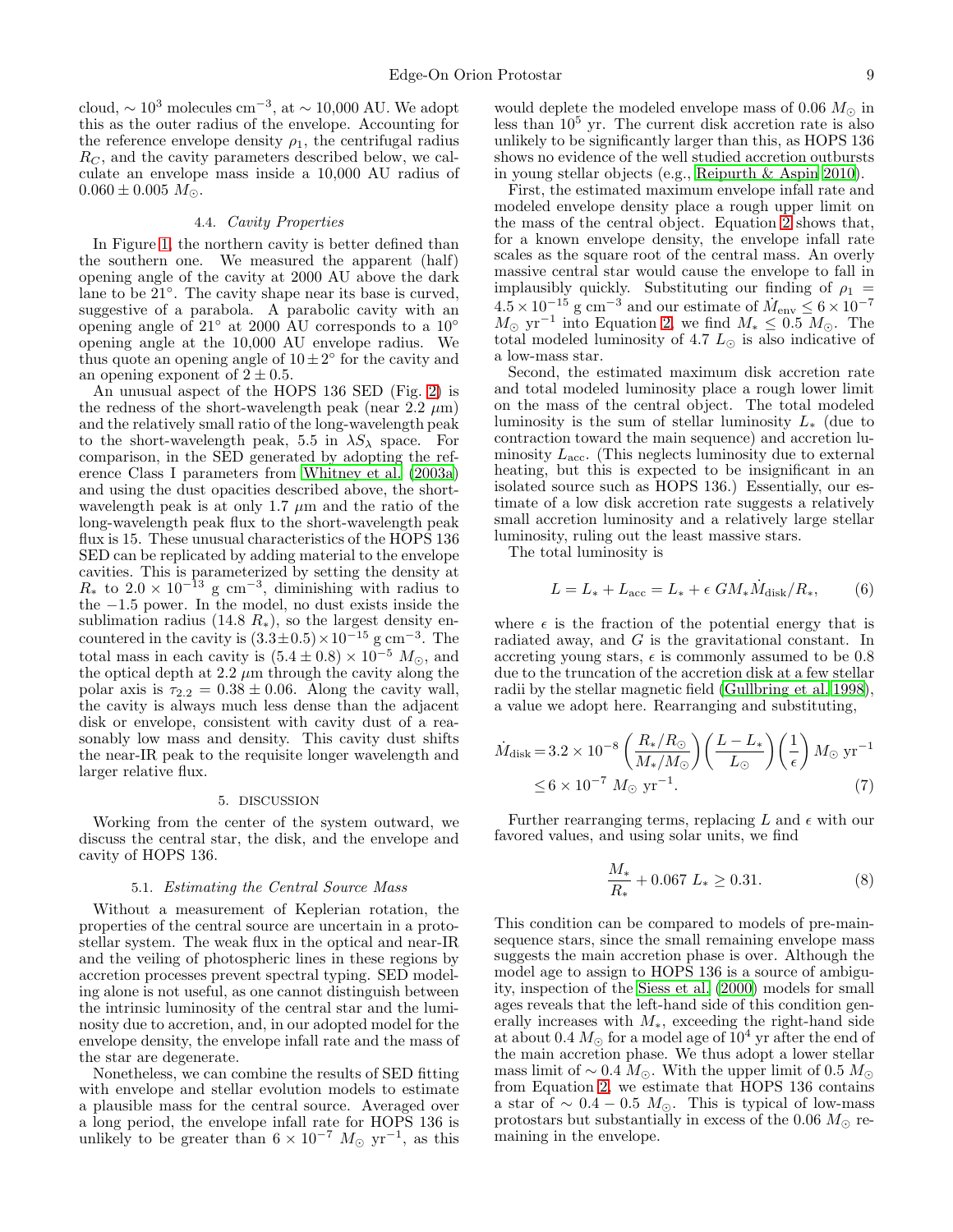Table 4 Disk Properties

<span id="page-9-1"></span>

| Reference       | Class    | $M_{\rm disk}~(M_{\odot})$ | $M_{\rm env}/M_{\rm disk}$ | $R_{\rm disk}$ (AU) |
|-----------------|----------|----------------------------|----------------------------|---------------------|
| J <sub>09</sub> | $\theta$ | 0.089                      | 19                         | $\cdots$            |
| J <sub>09</sub> |          | 0.011                      | 4                          | .                   |
| E12             |          | 0.008                      | 12                         | 310                 |
| CD              |          | $\cdots$                   | $\cdots$                   | 190                 |
| G10             |          | 0.010                      | 10                         | 120                 |
| A05             |          | 0.030                      | .                          | $\cdots$            |
| A05             | FS       | 0.004                      | $\cdots$                   | .                   |
| A05             | H        | 0.003                      | $\cdots$                   | .                   |
| CD              | H        | .                          | $\cdots$                   | 110                 |
| <b>HOPS 136</b> |          | 0.002                      | 30                         | 450                 |

References. — (J09) [Jørgensen et al. 2009](#page-11-43); (E12) [Eisner](#page-10-16) [2012;](#page-10-16) (G10) [Gramajo et al. 2010](#page-10-1); (A05) [Andrews & Williams](#page-10-17) [2005;](#page-10-17) (CD) Catalog of Circumstellar Disks

<span id="page-9-0"></span>Note. — Results from compilations are medians. FS refers to flat-SED sources.

# 5.2. The Disk of HOPS 136 in Context

The mass and radius of the HOPS 136 disk can be compared to those of large samples of disks from Class 0 to Class II. Table [4](#page-9-1) compares findings from several studies to our results for HOPS 136. [Jørgensen et al.](#page-11-43) [\(2009\)](#page-11-43) observed 20 Class 0 and I protostars between 850  $\mu$ m and 1.3 mm. [Eisner \(2012\)](#page-10-16) imaged ten Class I objects in Taurus at 1.3 mm, detecting eight single sources and one binary, and modeled these images in concert with 0.9  $\mu$ m images and broadband SEDs from the literature. (Table [4](#page-9-1) excludes the binary.) [Gramajo et al.](#page-10-1) [\(2010\)](#page-10-1) took an approach similar to ours, modeling the 0.55 to 1300  $\mu$ m SEDs and near-to-mid-IR images of eight Class I objects in Taurus. Focusing on later stages, [Andrews & Williams \(2005](#page-10-17)) presented masses for 16 Class I, 9 flat-SED, and 64 Class II disks in Taurus based on 850  $\mu$ m fluxes. Finally, the online Catalog of Circumstellar Disks[16](#page-9-2) [\(Watson et al. 2007](#page-11-0)) lists diameters for 16 Class I objects (category YSO) and 54 Class II objects (category TT).

By several observational diagnostics (Section 3) and our modeling (Section 4), HOPS 136 is a Class I object, corresponding to the stage of protostellar evolution in which an envelope is still falling onto a circumstellar disk. However, its disk mass of 0.002  $M_{\odot}$  is more typical of Class II objects, where the envelope has essentially dissipated. Its mass is below the median mass of the [Andrews & Williams \(2005\)](#page-10-17) Class II disks, in the 40th percentile. Its envelope mass is small for Class I, but its ratio of envelope mass to disk mass, 30, is large compared to the median ratios of the [Jørgensen et al. \(2009\)](#page-11-43), [Eisner \(2012\)](#page-10-16), and [Gramajo et al. \(2010](#page-10-1)) embedded samples.

The radius of the disk, 450 AU, is large for disks at any stage. It exceeds the median radius for the [Eisner](#page-10-16) [\(2012\)](#page-10-16) sample and is equal to those of its two largest disks. It is also larger than those of all objects in the [Gramajo et al. \(2010\)](#page-10-1) sample except the "Butterfly Star" IRAS 04302+2247, a similarly edge-on protostar with a disk radius of 500 AU. In the Catalog of Circumstellar Disks, HOPS 136 is in the 80th percentile of the Class I radius distribution and the 90th percentile of the Class II distribution.

To summarize, the mass of the HOPS 136 disk is typical of Class II objects, but consistent with its classification as a Class I protostar, there is a substantial reservoir of mass remaining in its envelope. Its radius is large (but not unprecedented) for either a Class I or a Class II system, suggesting that the infalling envelope may have imparted a large amount of angular momentum to the disk. It appears to be an example of a system in transition from the protostellar stage to the T Tauri stage.

# 5.3. HOPS 136: Approaching the End of Envelope Infall

We showed in Section [3](#page-3-0) how, from its near- and mid-IR photometry and spectrum alone, one might draw alternative conclusions about the evolutionary state of HOPS 136. The slope of the SED across the *Spitzer*/IRAC range and the K to 24  $\mu$ m slope both indicate that HOPS 136 is a flat-SED source. The Spitzer/IRS classification scheme of [McClure et al. \(2010\)](#page-11-31) identifies HOPS 136 as a transition disk. The SEDs of edge-on protostars and face-on transition disks are similar in that both have mid-IR deficits. In transition disks, optically thick material with the requisite temperatures for mid-IR emission is not present, while in edge-on protostars, this material is hidden from view by the cold outer regions of the disk.

With far-IR photometry and HST imaging, HOPS 136 is revealed to retain a protostellar envelope. It has  $\alpha_{2,2-70} = 0.5$ , making it a Class I source, and the imaging shows light scattered by the inner envelope. Calculating  $\alpha_{2,2-70}$  for the best-fit model to HOPS 136 (as opposed to the observed photometry) has the advantage that we can estimate the dependence of this quantity on inclination angle. The near-to-far-IR slope of the model SED is consistent with Class I sources ( $\alpha_{2,2-70} \geq 0.3$ ) when the inclination is closer to edge-on than  $70°$  and consistent with flat-SED sources  $(-0.3 \leq \alpha_{2.2-70} < 0.3)$ when the inclination is closer to pole-on than  $70^{\circ}$ . This is evidence that flat-SED and some Class I sources may be objects in a similar evolutionary state viewed from different angles.

The inclination dependence of  $L_{\text{smm}}/L_{\text{bol}}$  is also a clue to the evolutionary state of HOPS 136. The observed ratio is 0.8%, which indicates a dense Class 0 envelope under the original André et al. (1993) definition. However, this ratio is enhanced by the edge-on inclination. As the inclination of the best-fit model varies from edge-on to pole-on,  $L_{\text{smm}}$  increases by only 7%, but  $L_{\text{bol}}$  increases by nearly 700%. This is because the disk attenuation that so strongly affects the edge-on SED predominantly reduces the fluxes at wavelengths less than 160  $\mu$ m. Thus,  $L_{\text{smm}}/L_{\text{bol}}$  is greater than the André et al. (1993) Class I upper limit of 0.5% only for inclination angles greater than about 80°, again pointing to a protostellar envelope in the later stages of evolution.

#### 5.4. The Origin of the Cavity Material

Simultaneously fitting the SED and near-IR images of HOPS 136 requires a small amount of dust and gas in the cavity. While [Whitney et al. \(2003a\)](#page-11-13) set a constant cavity density of  $1.67 \times 10^{-19}$  g cm<sup>-3</sup> in their Class I model, which would correspond to 0.014  $M_{\odot}$  of material in each of the adopted HOPS 136 cavities, this low density has an undetectable effect on our model SED and images. Our prescription for the cavity density adds negligible mass

<span id="page-9-2"></span> $^{16}$ <http://www.circumstellardisks.org/>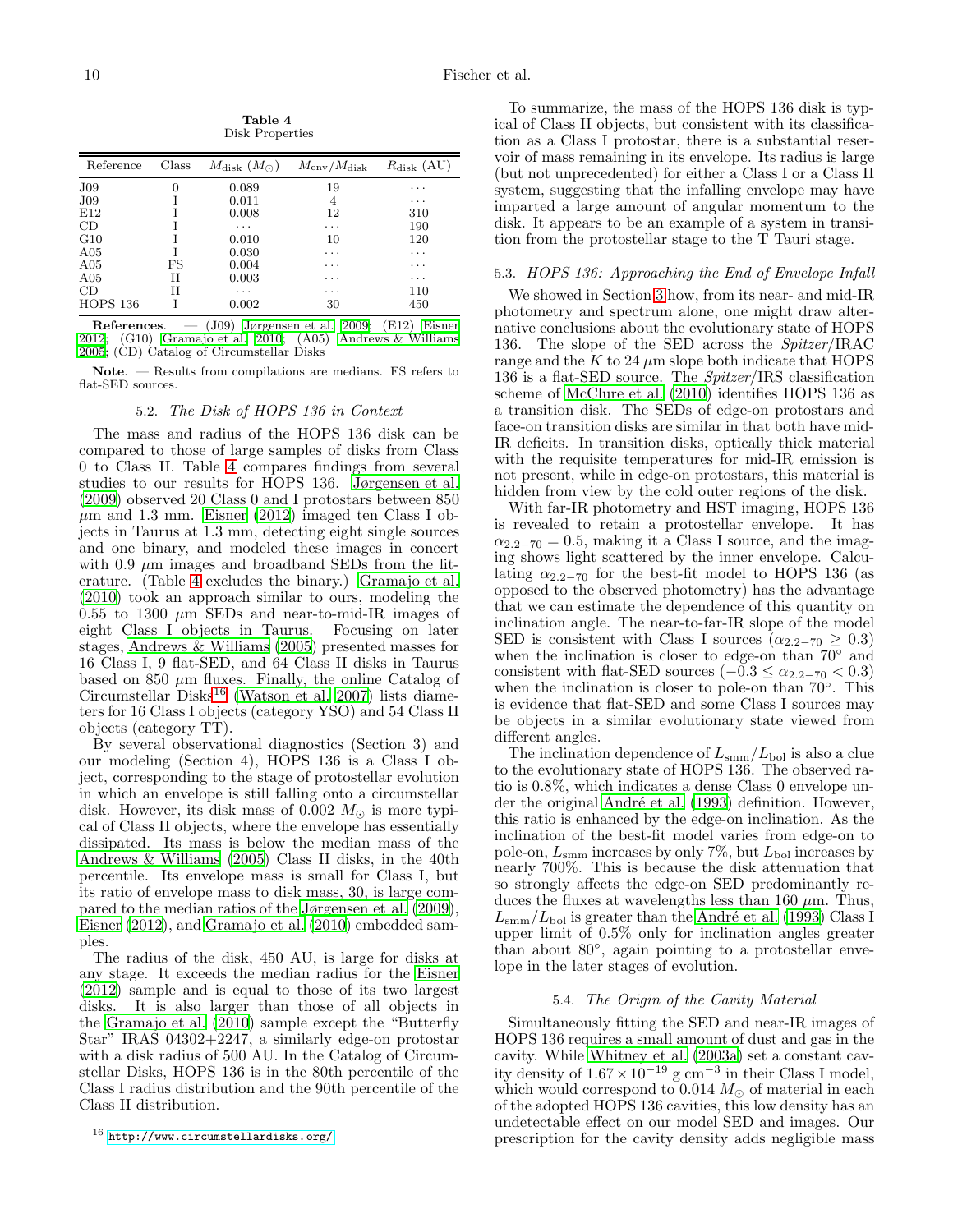$(5.4 \times 10^{-5}$  M<sub>☉</sub> per cavity); rather, the improved SED fit is due to the concentration of cavity material near the disk plane. The density averaged over the inner 1 AU of each cavity is  $2.9 \times 10^{-16}$  g cm<sup>-3</sup>, three orders of magnitude larger than the constant density of [Whitney et al.](#page-11-13) [\(2003a\)](#page-11-13) and comparable to the constant cavity density used by [Gramajo et al. \(2010](#page-10-1)) to model the Butterfly Star. (This is the only one of the eight embedded objects modeled by [Gramajo et al. 2010](#page-10-1) that requires cavity dust of sufficient density to affect the SED, which weakly constrains the frequency of this phenomenon.) Our  $1/r^{1.5}$ density law yields the desired behavior in the SED without requiring a substantial increase in the cavity mass.

[Zhang et al. \(2013\)](#page-11-44) showed how, in massive stars, a disk wind in the style of [Blandford & Payne \(1982\)](#page-10-18) or an X-wind in the style of [Shu et al. \(1994\)](#page-11-45) could carry disk dust into an outflow cavity. The same process may be at work in HOPS 136.

#### 6. CONCLUSIONS

In Spitzer and Hubble images of the L 1641 region in the Orion A molecular cloud, we discovered an isolated edge-on protostar and designated it HOPS 136 in the target catalog for the Herschel Orion Protostar Survey. In NICMOS 1.60 and 2.05  $\mu$ m images, the object is almost exactly edge-on and shows all of the hallmark features of an embedded protostar: a dark dust lane and bright scattered light from the disk, diffuse scattered light from an infalling envelope interrupted by a disk shadow, and bipolar cavities presumably evacuated by past outflow.

We used the [Whitney et al. \(2003b](#page-11-12)) radiative transfer code to model the HST images and the  $1 - 1200 \mu m$ SED of the source, which combines photometry and spectra from 2MASS, WISE, Spitzer, Herschel, APEX, and IRAM. From the modeling, we conclude that the protostar is of moderate luminosity ( $L = 4.7 L_{\odot}$ ) and envelope mass  $(0.06 M_{\odot}$  inside 10,000 AU). Its disk has mass 0.002  $M_{\odot}$  and radius 450 AU, and there is  $5.4 \times 10^{-5}$   $M_{\odot}$ of material in each envelope cavity concentrated near the disk plane. With pre-main sequence models, we estimate a central source mass between 0.4 and 0.5  $M_{\odot}$ .

By the observational diagnostics  $T_{\text{bol}}$  and  $\alpha_{2.2-70}$ , HOPS 136 is a Class I source. With modeling, we find the envelope mass to be much less than the stellar mass but not zero, confirming that it is approaching the end of envelope infall. Its disk mass, however, is less than the median for T Tauri stars, and from most inclination angles, HOPS 136 is expected to resemble a flat-SED source. HOPS 136 appears to be an example of a system in transition from the protostellar stage to the T Tauri stage, when disk conditions are being established that later determine the architectures of planetary systems.

Support for this work was provided by NASA through awards issued by JPL/Caltech. This paper includes data from the *Spitzer Space Telescope*, which is operated by JPL/Caltech under a contract with NASA. We also include observations made under program 11548 of the NASA/ESA Hubble Space Telescope, obtained at the Space Telescope Science Institute, which is operated by the Association of Universities for Research in Astronomy, Inc., under NASA contract NAS 5-26555.

We include data from the Atacama Pathfinder Exper-

iment, a collaboration between the Max-Planck-Institut für Radioastronomie, the European Southern Observatory, and the Onsala Space Observatory. These data were collected at the European Southern Observatory, Chile, under proposal 088.C-0994. This paper makes use of data products from the Two Micron All Sky Survey, which is a joint project of the University of Massachusetts and the Infrared Processing and Analysis Center, Caltech, funded by NASA and the National Science Foundation (NSF), and the Wide-field Infrared Survey Explorer, which is a joint project of the University of California, Los Angeles, and JPL/Caltech, funded by NASA.

JJT acknowledges support provided by NASA through Hubble Fellowship grant #HST-HF-51300.01-A awarded by the Space Telescope Science Institute, which is operated by the Association of Universities for Research in Astronomy, Inc., for NASA, under contract NAS 5- 26555. The National Radio Astronomy Observatory is a facility of the National Science Foundation operated under cooperative agreement by Associated Universities, Inc.

The work of AMS was supported by the Deutsche Forschungsgemeinschaft priority program 1573 ("Physics of the Interstellar Medium"). MK acknowledges support from the NSF Research Experiences for Undergraduates program of the Department of Physics and Astronomy at the University of Toledo (grant PHY-1004649). MO acknowledges support from MINECO (Spain) AYA2011- 30228-C03 grant (co-funded with FEDER funds). We are grateful to Barbara Whitney, Tom Robitaille, and their collaborators for making their radiative transfer code and fitting tools available to the community.

#### REFERENCES

- <span id="page-10-15"></span>Allard, F., Homeier, D., & Freytag, B. 2012, RSPTA, 370, 2765
- <span id="page-10-3"></span>Allen, L. E., & Davis, C. J. 2008, in Handbook of Star Forming Regions, Vol. 1: The Northern Sky, ed. B. Reipurth (San Francisco, CA: ASP), 621
- <span id="page-10-9"></span>André, P., Men'shchikov, A., Bontemps, S., et al. 2010, A&A, 518, L102
- <span id="page-10-13"></span>André, P., Ward-Thompson, D., & Barsony, M. 1993, ApJ, 406, 122
- <span id="page-10-17"></span>Andrews, S. M., & Williams, J. P. 2005, ApJ, 631, 1134
- <span id="page-10-8"></span>Balog, Z., Müller, T., Nielbock, M., et al. 2013, ExA, in press
- (arXiv:1309.6099) Bertout, C., & Genova, F. 2006, A&A, 460, 499
- <span id="page-10-2"></span>
- <span id="page-10-18"></span>Blandford, R. D., & Payne, D. G. 1982, MNRAS, 199, 883 Burrows, C. J., Stapelfeldt, K. R., Watson, A. M., et al. 1996,
- <span id="page-10-0"></span>ApJ, 473, 437
- <span id="page-10-14"></span>Calvet, N., Hartmann, L., Kenyon, S. J., & Whitney, B. A. 1994, ApJ, 434, 330
- <span id="page-10-11"></span>Chen, H., Myers, P. C., Ladd, E. F., & Wood, D. O. S. 1995, ApJ, 445, 377
- <span id="page-10-12"></span>Dunham, M. M., Stutz, A. M., Allen, L. E., et al. 2013, in Protostars and Planets VI, ed. H. Beuther, R. Klessen, K. Dullemond, & T. Henning (Tucson: Univ. Arizona Press), submitted
- <span id="page-10-16"></span>Eisner, J. A. 2012, ApJ, 755, 23
- <span id="page-10-6"></span>Fazio, G. G., Hora, J. L., Allen, L. E., et al. 2004, ApJS, 154, 10
- <span id="page-10-4"></span>Fang, M., Kim, J. S., van Boekel, R., et al. 2013, ApJS, 207, 5
- <span id="page-10-7"></span>Fischer, W. J., Megeath, S. T., Ali, B., et al. 2010, A&A, 518, L122
- <span id="page-10-5"></span>Fischer, W. J., Megeath, S. T., Stutz, A. M., et al. 2013, AN, 334, 53
- <span id="page-10-10"></span>Fischer, W. J., Megeath, S. T., Tobin, J. J., et al. 2012, ApJ, 756, 99
- <span id="page-10-1"></span>Gramajo, L. V., Whitney, B. A., Gómez, M., & Robitaille, T. P. 2010, AJ, 139, 2504